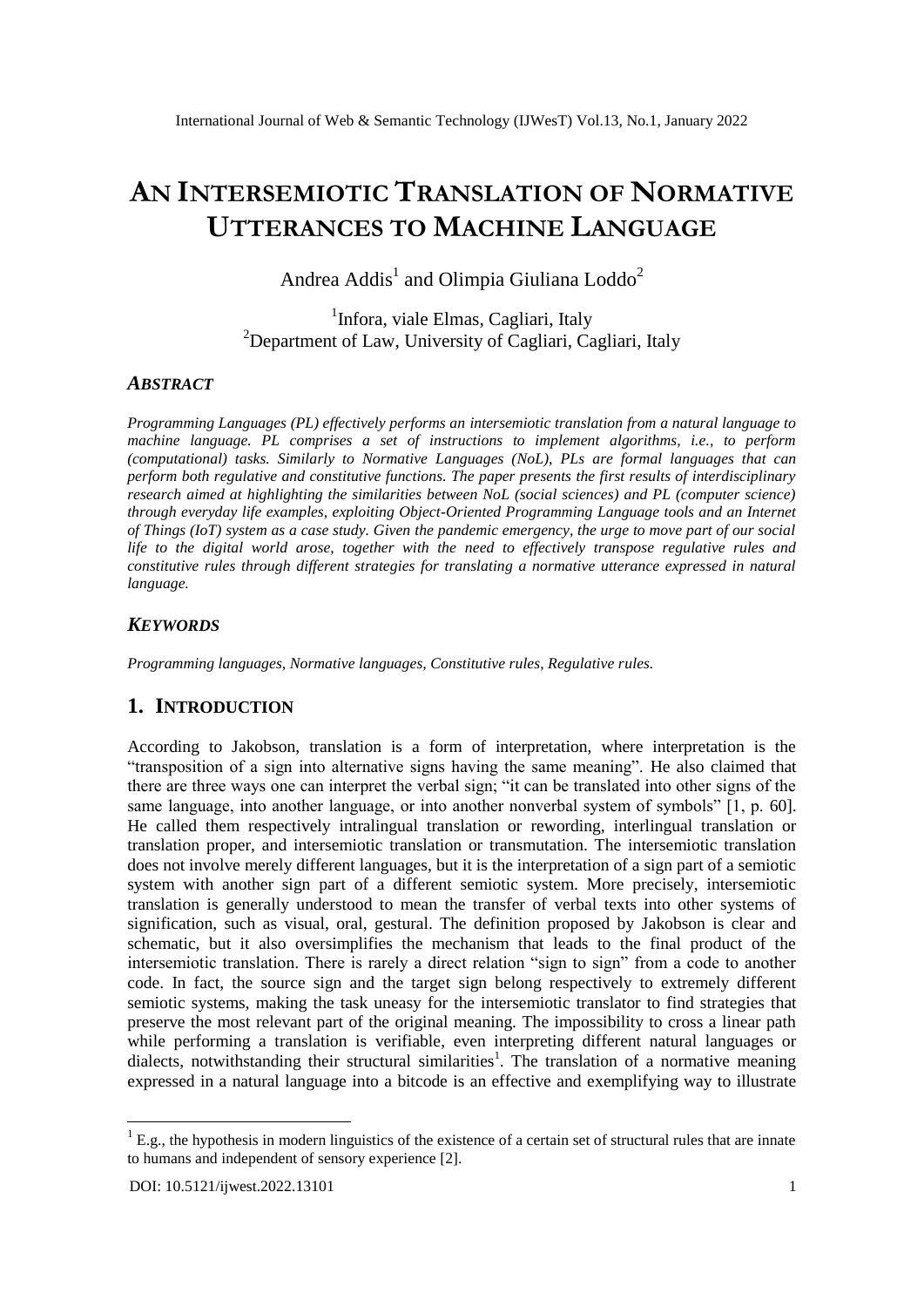the mechanism of intersemiotic translation because it highlights the needs to diverge from a unique set of encoding algorithms, i.e., the requirement of a bridge language, in our case a "High-Level" Programming Language. A High-Level PL allows to convey the concept from natural language to a human like representation with a sufficient abstraction from the details of the computer hardware (from which the adjective high-level), allowing to cross the pure semantical translation. Programming languages can explicitly represent deontic modalities (for example, prohibition and obligation through state machines).

The transposition of numerous social and legal events in the IT field has made it necessary to focus on the correspondence between what happens in the legal field and what can happen in the digital world. Can a social reality be digitized without taking into account some essential characteristics? Legally relevant forms of interaction, such as digital contracts and smart contracts, are already taking place. For this reason, it is important to analyze the different translation techniques into a programming language that considers the categories (such as constitutive and regulative rules) identified by the social ontology. As far as we studied, however, among the many examples of inter-semiotic translation examined by semiotics and linguistics scholars, PL is rarely mentioned in the translation of natural languages into machine languages. For the aims of the philosophy of normative language, a fascinating element of the translation of a deontic proposition expressed in natural language into a programming language consists in the fact that the programming language is essentially normative. Normally, the main purpose of the programming language is not to let people know but to get things done. Programming language has not a descriptive function but a regulative and constitutive function. The paper will focus on the feasibility of intersemiotic translation between normative language and digital language. To do that, we will study how to code a set of rules through a programming language. We will show several case studies and perform some experiments exploiting both the game of chess which is a phenomenon deeply analyzed both in computer science and in the philosophy of normative language<sup>2</sup> and DomoBuilder [3], an Internet of Things (IoT) system devoted to building complex home domotics environments combining simple physical devices and intuitive sets of rules. The paper is organized as follows: Section 2 will illustrate the reasons for choosing the bridge language and tools to analyze and show how to code norms, section 3 will explore the process to translate regulative and constitutive rules. Finally, section 4 will draw the conclusions.

# **2. PROGRAMMING LANGUAGES AS TOOLS FOR CODING NORMS**

Programming languages (PL) are a subclass of formal languages comprising a set of instructions used in computer programming to implement algorithms, i.e., to elaborate information (e.g., input data) and produce output (e.g., analysis data, new information, and/or perform a task). PL can be categorized in several ways that set side by side their different strategies for implementing algorithms, as for instance, low-level languages that bind the developer to write code that matches the internal representation of the machine architecture, and high-level languages that allow expressing the code through a more abstract and human-like representation of the algorithm. Another classification compares declarative programming languages and imperative programming languages<sup>3</sup>.

This classification shows how computer scientists and software engineers tend to add more layers of semantic abstraction to write more readable and maintainable code, thus releasing the developers from specifying how the program should achieve the result. In fact, Imperative

1

 $2^2$ The rules of chess are among the most exploited examples of constitutive rules.

<sup>&</sup>lt;sup>3</sup> Please note that these two definitions carry an intrinsically different meaning from the one used in the investigation on normative language.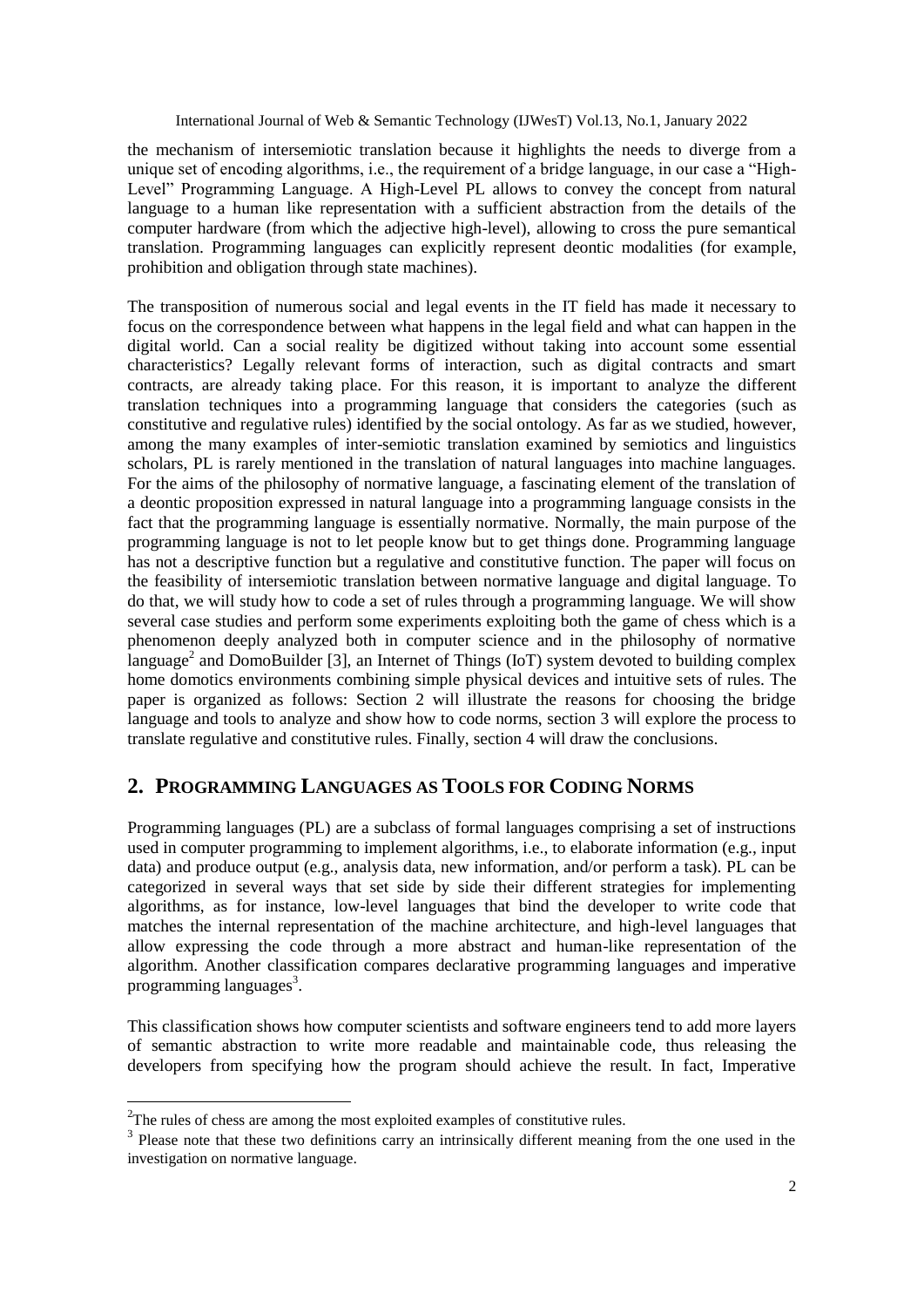Programming Languages focus on the use of imperative utterances to change a program"s state and describe how it operates in a way similar to the expression of commands in natural language. At the same time, Declarative Programming Languages allows the developer to describe what the program should accomplish, focusing on its target [4]. We will explore in this context the imperative paradigm because it is particularly popular and mirrors the hardware implementation of almost all computers. Among the imperative languages sub-classes, the Object-Oriented Programming Language (OOP) gained rapid growth in the "80s [5], its concept built on "objects" abstracted through "classes", (a) provide natural support for software modelling of real-world objects or the abstract model to be reproduced; (b) allows easier maintenance of large projects; (c) grants more organized code in the form of classes and concepts, favouring modularity and code reuse. Within this paper, we will exploit Java, a general-purpose OOP language designed to have as few hardware implementation dependencies as possible [6]. In Java, we will analyze the path to set a norm through a programming language and check if the logical structure of the norm affects the programming code.

# **3. REGULATIVE RULES VS CONSTITUTIVE RULES**

John Searle [7] points out that not every rule has the same logical structure and draws the famous distinction between regulative and constitutive rules.

According to Searle, regulative rules "regulate antecedently or independently existing forms of behaviour; for example, many rules of etiquette regulate interpersonal relationships which exist independently of the rules" [7, p. 34]. There is not any ontological relation between the rule and the form of behaviour that the rule regulates. The regulative rule has no impact on the concept of what it regulates or its individual instances. Are examples of regulative rules:

- (i) "It is prohibited to smoke."
- (ii) "It is obligatory to wear a mask."
- (iii) "It is prohibited to walk on the grass."

Usually, regulative rules establish implicitly or explicitly when they are binding. Regulative rules characteristically have the form or can be comfortably paraphrased in the form "Do X" or "If Y do X".

So it is possible to make the mentioned rules explicit as follows:

- (i) "If you are in a public library, don"t smoke."
- (ii) "If you are in the park, do not walk on the grass."
- (iii) "If you are in a public space, wear a mask."

Indeed, wearing a mask is a brute fact, such as walking, eating, swimming, turning on the light. (Regulative) rules can regulate all these behaviours; however, their existence is independent of the existence of any rule, and they cannot be valid or invalid.

According to Searle, unlike regulative rules, "Constitutive rules do not merely regulate, they create or define new forms of behaviour" [7]. Constitutive rules establish a relationship with what they regulate that is different from the relation between regulative rule and regulated behavior. There is an ontological connection between the constitutive rule and what the rule regulates.

In the following paragraphs, we will try to check how to translate regulative rules and constitutive rules in Java. To better understand these aspects, we will also exploit DomoBuilder,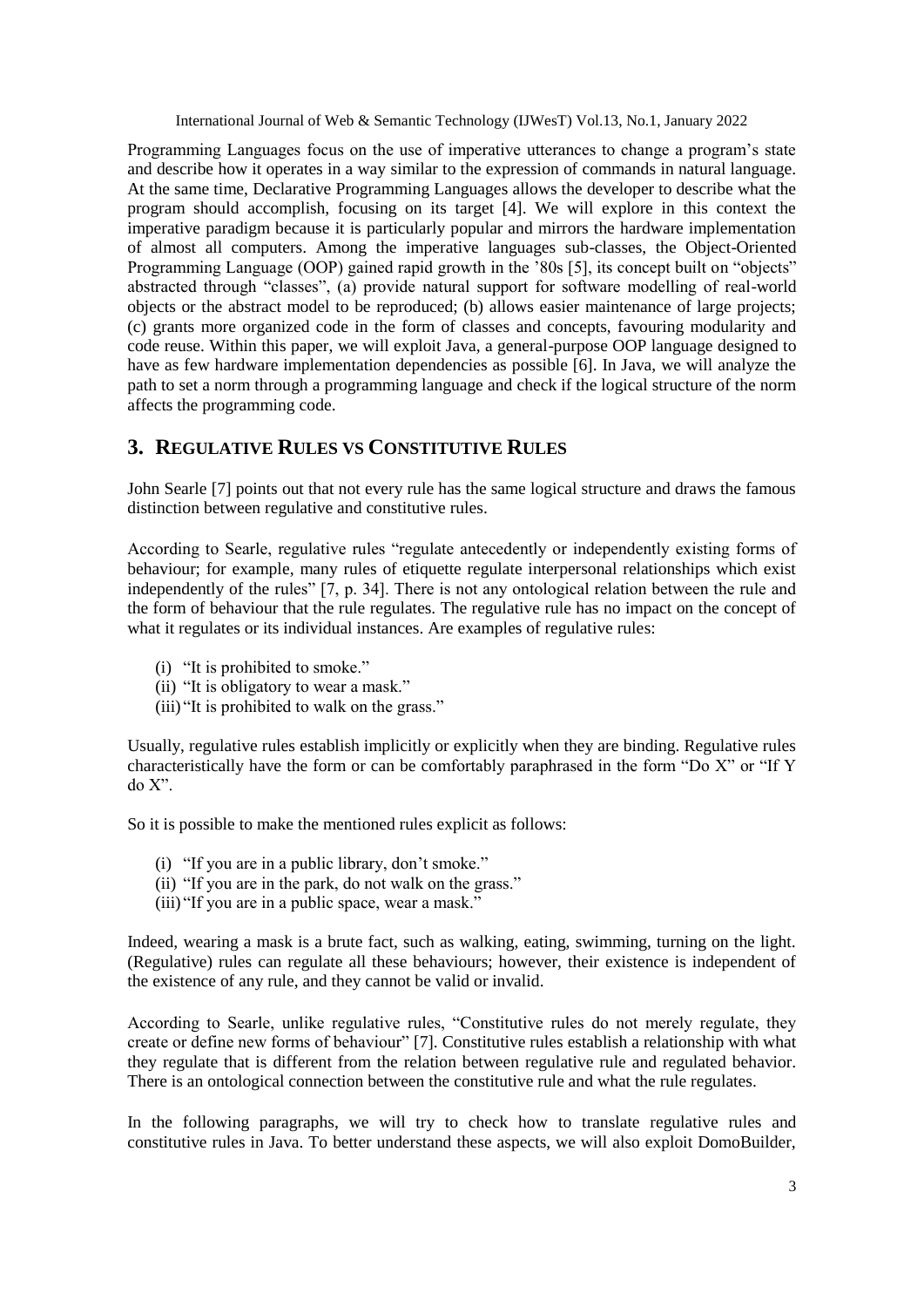an Internet of Things (IoT) system devoted to building complex home domotics environments that allow depicting an operative environment composed of real entities: objects (devices) and actors (users). Every object is a "device" that only needs to describe itself within the environment through the PME paradigm. It shares, in fact, a set of (P) properties deemed relevant for the users, (M) methods allowing to change the state of its properties or perform tasks, and (E) events allowing the system to be asynchronously informed about occurring changes of states. Let us consider a trivial, though clarifying, example to highlight this concept: A light bulb.

```
public class LightBulb extends Device { (i)
     public LightBulb() throws DeviceException {
     set("description", "This is a lamp,
     it can be switched on or off"); (ii)
     putProperty(new DeviceProperty("state", (iii)
           "Shows the status of the Light Bulb",
          String.class.getName(),
           "on|off", "off"));
     putMethod(new DeviceMethod("set",
           "Set the status of the LightBulb, i.e., (ON|OFF)",
          String.class.getName(), "ON|OFF")); (iv)
           [...]
     @Override
          public void onMethod(String name, String value) {
           \begin{pmatrix} \cdot & \cdot & \cdot \end{pmatrix} (v)
```
This is all we need to know to describe and make available a new device. Let's explain what is happening.

- (i) LightBulb inherits all the properties and constraints of a generic DomoBuilder device. According to the OOP paradigm of Inheritance, the LightBulb will derive most of its features "extending" the generic DomoBuilder Device (e.g., the capability to describe itself).
- (ii) We set a property of the LightBulb common to all devices: the description. This will make the description of its features available to the users or other devices.
- (iii)We create a new property for light bulbs; in this case, we can"t directly access it like the description already described for any generic device; we need first to define it. We make explicit its type and the allowed values.
- (iv) In a similar fashion, we create a new method, an action that the device can execute. In this case, the LightBulb can turn on the light. This is done according to the encapsulation and obfuscation paradigms of OOP, i.e., to conceal the mechanism of the internal code.
- (v) Here the developers implement the internals of the methods. In this case, an utterance will simply be sent by serial communication through a relays system to an electrical switch.

The ability to mash up heterogeneous devices and combine their functionalities gives rise to complex systems enriching them with new powerful features and, eventually, brand new components underlying new concepts. This is possible through an additional constituent of the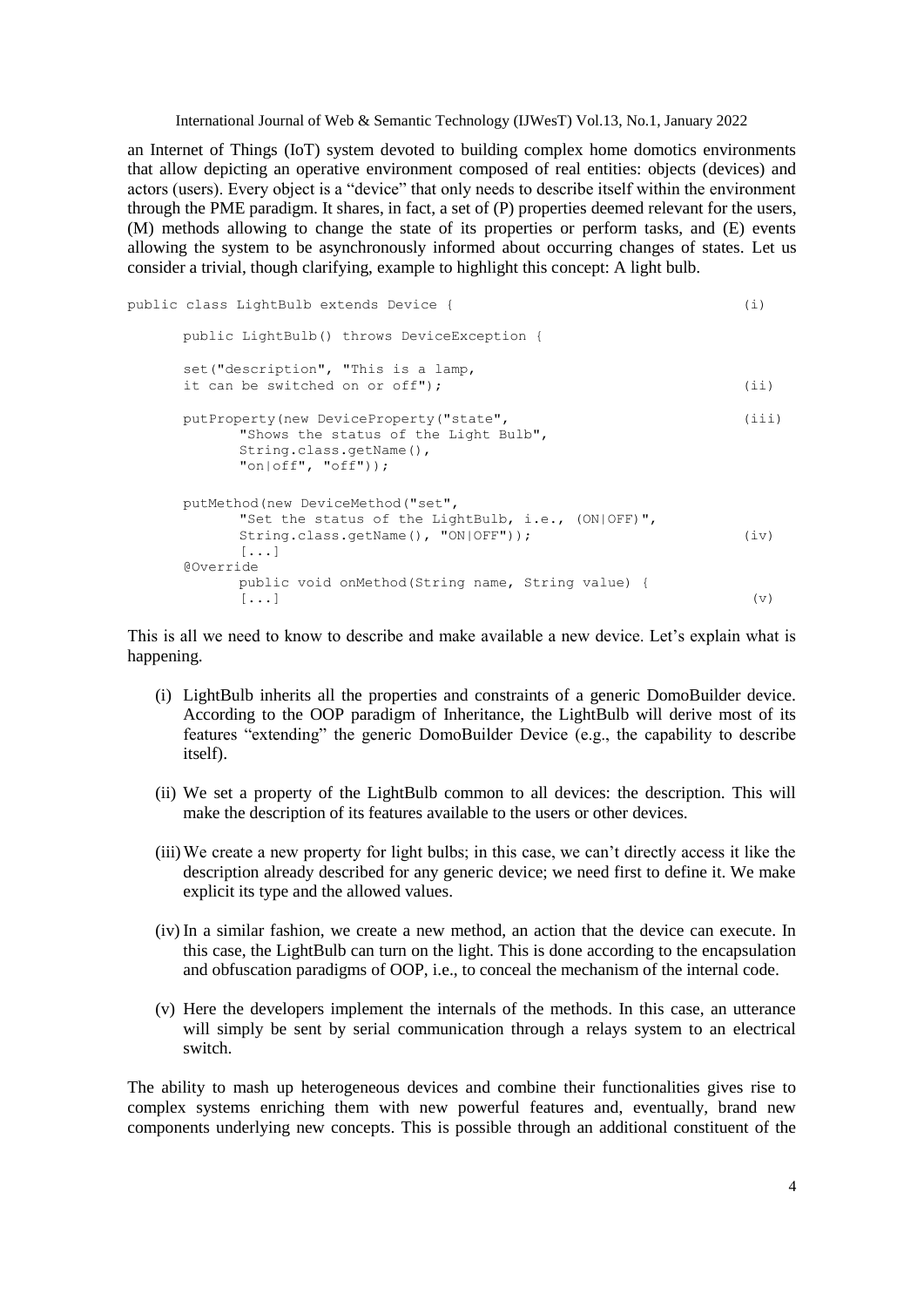paradigm: (R) rules. Rules allow encoding high-level behaviours with trivial devices, allowing complex interactions between components and users.

In the next paragraph, we will show how simple it is to model such an architectural paradigm given a PME(R) substrate.

#### **3.1. Programming/Translating a Regulative Rule**

A machine can operate in a non-digital environment and control other technological devices to fulfil regulative rules. This is possible if the programmer sets the machine to make possible the perception of the external environment and the other devices. To do so, the programmer has to create new classes of objects through a schema very similar to Searle"s formal description of constitutive rules. According to Searle, constitutive rules can be formalized as follows,

X counts as Y in the context C

Where X is a brute fact, and Y is an institutional fact. However, a programmer who has to teach a machine to follow the rules in a non-digital environment must create digital (symbolic) classes that correspond to the material objects that the machine has to control (e.g. a lamp, an alarm clock, a washing machine).

In this sense, the programmer follows a schema that can be described as the reverse of the formula of constitutive rules. Where  $X$  is a digital object,  $Y$  is a material object with specific functions, and C is a software development context.

According to Searle, "regulative rules characteristically have the form or can be comfortably paraphrased in the form "Do X" or "If Y do X" [7, p. 34].

Regulative rules aim to be fulfilled, so they are addressed to a subject or a more or less wide class of subjects. Regulative rules can be addressed to machines, and, following the form "if Y do X," it is possible to ask a machine to perform an action that exists independently from me and from the machine, such as "if (conditions) then turn on the light". Where "turning the light on or off" is an action that preexists logically and chronologically this rule.

Let's exemplify this regulative rule inside a software development context. A user desires the light to turn on when s/he's entering a room. This rule is hard-coded inside the platform, i.e., in a meta-programming language fashion:

If a user enters the room, then turn on the light!

In Java language, we need to codify the meaning of "entering a room" given a sensor (e.g., a webcam installed in the room) and code the action of triggering a light switch. The implementation could be written as follows:

```
while (true) {
      if (webcam.movement detected) {
             light switch.turn on(); } } }
```
Where webcam and light switch are object instances of their corresponding classes, i.e., a representation of real devices, the code is encapsulated in an infinite control loop (while(true)). Nevertheless, in a real implementation context, an event-driven paradigm (asynchronous) is preferred to this strategy (synchronous). This is possible by subscribing the light switch to the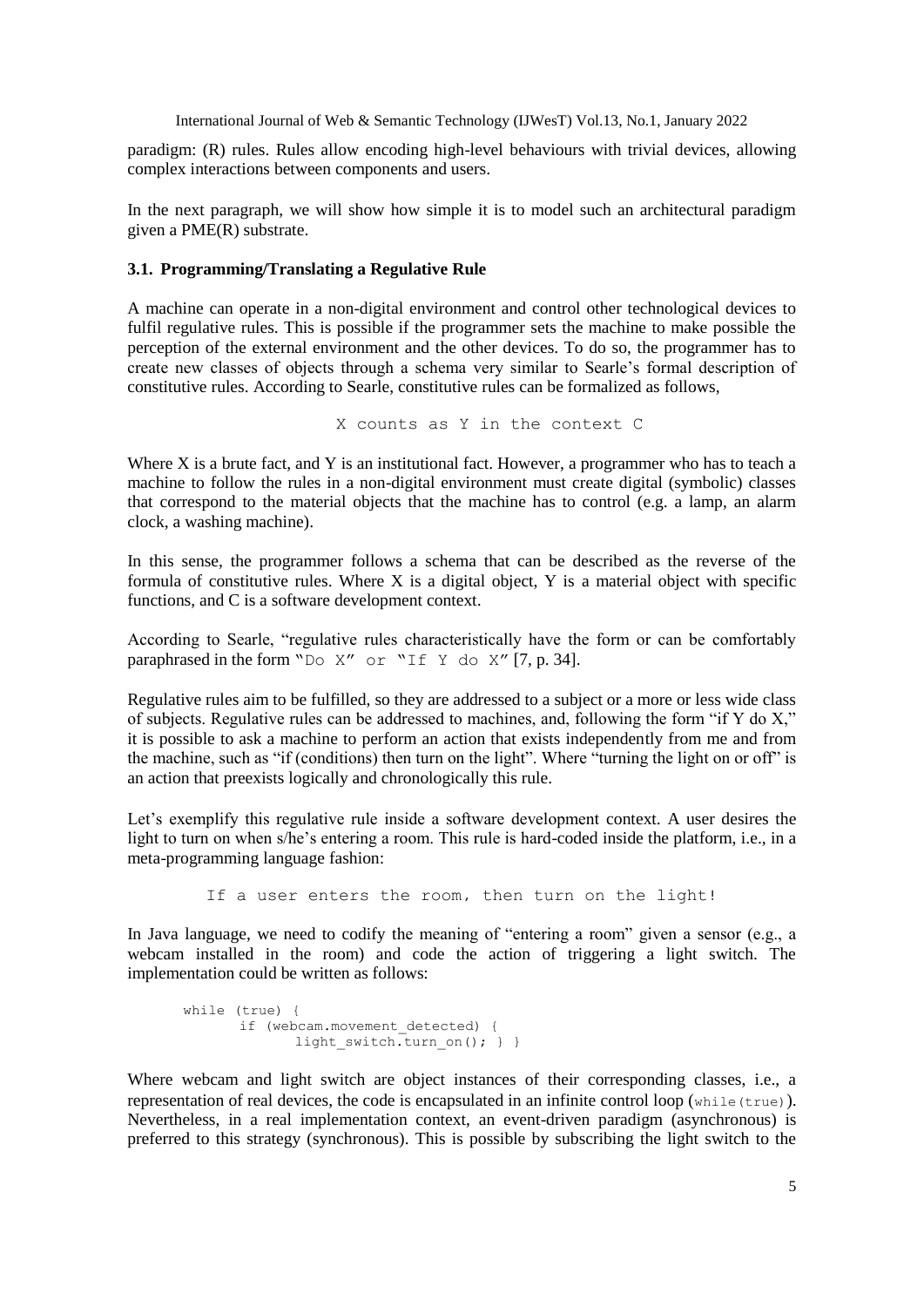event caused by the movement detection (i.e., its change of state), acting consequently by triggering an action, therefore relieving the processor from a continuous and computationally onerous check.

This is the reason why DomoBuilder implements a PME(R) paradigm. As we have seen, the Light Bulb shown above is a particularly simple device, it trivially exports its property of being on or off, and its events will be triggered correspondingly after the transition of its state from on to off and vice versa. Note that the method set we defined allows us to let users or other entities (objects, devices) in the system to toggle its state.

Similarly, for the webcam, we will have a few properties. The webcam will internally collect images corresponding to what happens in the environment. An internal algorithm will set to true the property indicating that someone is in the room (i.e., trivial algorithms of movement detection will update its properties as needed and triggering the corresponding events).

```
Public MovementDetector() throws DeviceException {
      set("description", "Checks if is there anybody
      out there");
```
putProperty(new DeviceProperty("movement",

"Asserts if there is movement", boolean.class.getName(), "true|false", "false"));

putProperty(new DeviceProperty("presence",

"Asserts whether somebody has been in this room recently", boolean.class.getName(), "true|false", "false"));

Note that implementation internals are not discussed in this context, but the philosophy of DomoBuilder is to make available very simple devices that implement very simple tasks so that under the hood, there are often very few lines of code. The system complexity rises from rules that combine behaviors.

The code to detect the movement is very simple; in fact, it just checks the camera input frame by frame, detecting differences among them and updating the status of the device if a sensibility threshold is passed.

It is possible to code a rule inside a machine establishing that at certain environmental conditions (e.g., the presence movement), the machine will perform an action (turning the light on or off) that is possible independently from any (social) regulation. In this sense, the act of turning on the light is different in kind from the act of moving the bishop during a chess game. Thanks to its architecture, DomoBuilder allows us to build a regulatory rule in a declarative form, further abstracting the imperativeness of the Java language on which it is implemented. The rule can be defined as follows: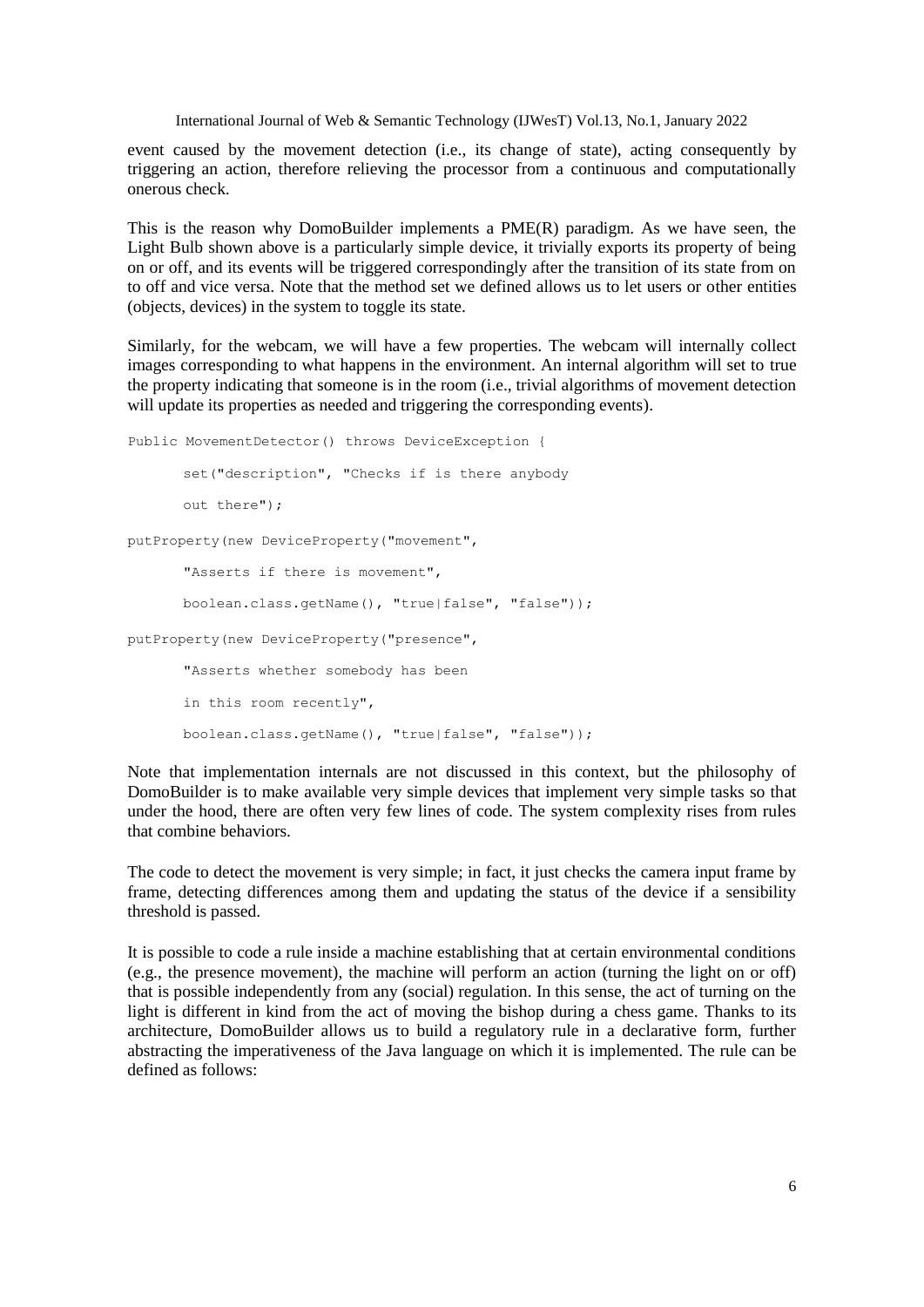```
<rule>
       <id>Automatic Light Example</id>
       <conditions>Webcam.movement_detected==true</conditions>
       <action>Light_Switch.toggle(ON)</action>
\langlerule>
```
Which expresses very clearly what is the outcome we expect from the user's interactions with the home environment<sup>4</sup>. Here it is clear how the presence of events that allow the asynchronous handling of data alerting the system when a change has occurred mirror the concept of logic of change [8].

During the Covid pandemic in 2020, many new regulative rules have been created, and many existing ones have been strengthened or modified<sup>5</sup>. The most consequences concerned online gaming, which has dramatically risen in popularity, leading to the need for increasing controls to maintain healthy and fairly competitive Internet chess online platforms. For example, improving the Artificial Intelligence (AI) of the bots (software applications that run automated tasks over the Internet) that automatically check the fairness of the players based on the deviation from their usual game style.

It is, in fact, possible to program a machine to strengthen or check if people follow regulative rules. For instance, let's think about the regulative rule "you must wear a mask". A video-scanner can notice if I wear a mask (to protect me and others from COVID19), and If I don"t, it can remind me of my obligation, or lock the door until I wear it, or even call the security service. Or also, for the same aim, a scanner can check people"s temperature to prevent their access if it is outside the accepted range.

In DomoBuilder we would code the rule as follows:

1

```
<rule>
      <id>Covid Security Door Locking</id>
       <conditions>Webcam.movement_detected==true
      AND Webcam.face withmask detected==true
      AND Clock.time > 0800, < 1800 (working time)
       </conditions>
      <action>Door.toggle_lock(OFF)</action>
\langle/rule\rangle
```
In this case, a rule is composed of a set of conditions that must be simultaneously fulfilled in order to unlock the door.

<sup>&</sup>lt;sup>4</sup>Note that further conditions and temporal constraints can be implemented in the same rule.

<sup>&</sup>lt;sup>5</sup> For example, during the Tata Steel Chess Tournament in 2021 a new rule allowed the organizers to change the logistics of the game tables, in some cases raising a huge controversy in some really critical game moments. See the Firouzja Controversy.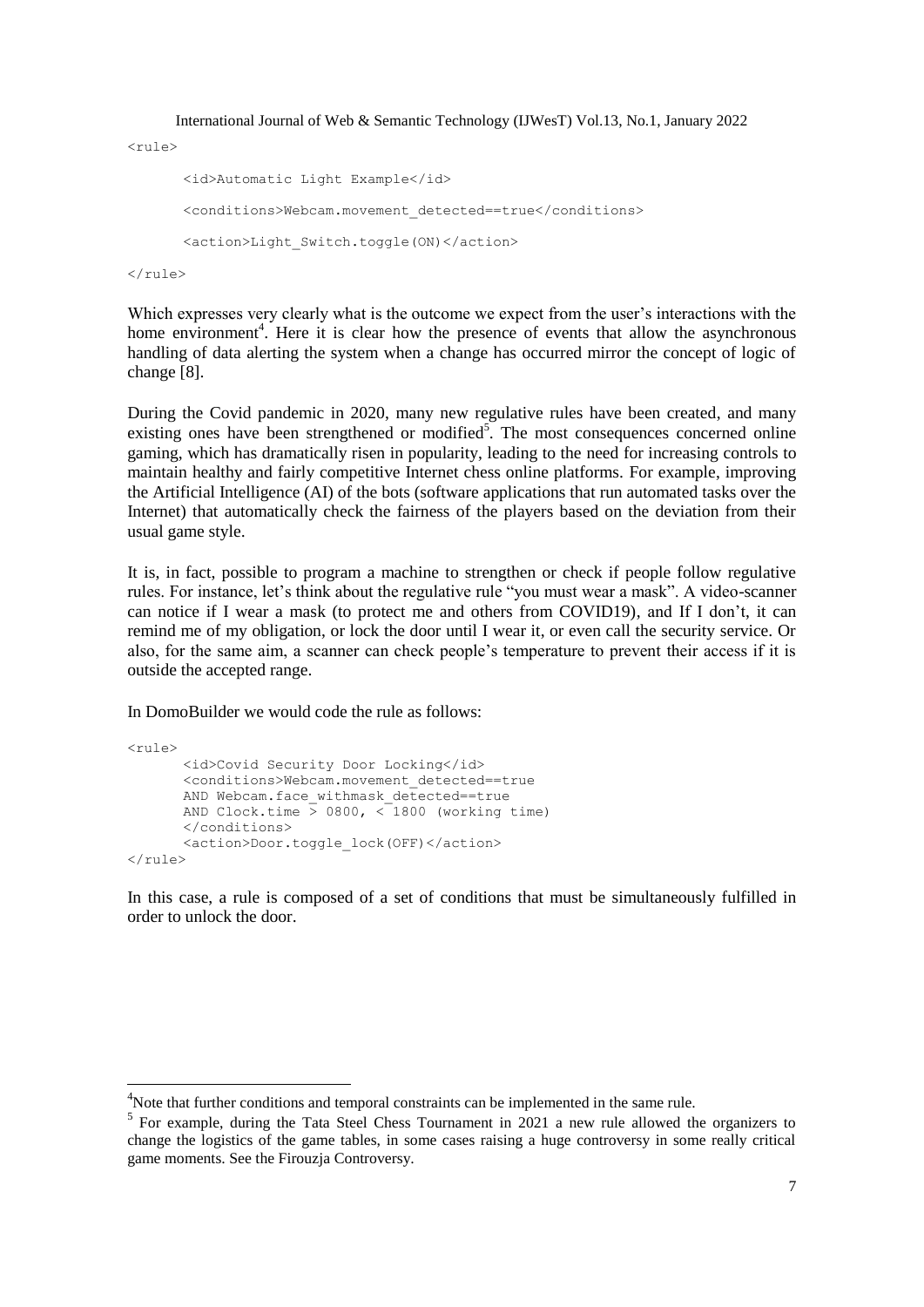## **3.2. Programming/Translating a Constitutive Rule**

Constitutive rules are different in kind from regulative rules because whereas regulative rules regulate preexisting behaviour, constitutive rules create what they regulate<sup>6</sup>. A typical example of constitutive rules in the game of chess is:

"The chessboard is composed of an 8 x 8 grid of 64 equal squares alternately light (the 'white' squares) and dark (the 'black' squares)."<sup>7</sup>

In Java, we could code the chessboard as a matrix:

```
String[][] board = new String[8][8];
```
In this case, we represented each tile of the chessboard with an Integer Number (an integer number will, e.g., represent if a tile is occupied and by which piece), each piece may be placed only within the 8x8 grid corresponding to the instantiated matrix (an array of arrays).

Keeping in mind that chess coordinates are expressed as 0-based integers (i.e., a., h $\rightarrow$  0..7, and  $1.8\rightarrow0.7$ ) let us implement the function that asserts whether a tile is white or not. In natural language, we have asserted that the tiles are alternately light and dark, but the concept of alternative must be made explicit to a machine through an unambiguous algorithm. One way to implement such a trivial algorithm is to check each tile through a hand-compiled list of dark boxes:

If  $((x == 0 & 0 & y == 0) || (x == 0 & 0 & y == 2) || (x == 0 & 0 & y == 4)$ ... ||  $((x==1) \& (y==1))$  || ... (and so on for every tile) return true; else return false;

However, this solution is extremely verbose, computationally inefficient, and not scalable (if the size of the board changes, the list must be re-edited by hand).

In the same way, I would not create an algorithm to sum two numbers by writing a list of all infinite possible sums. So we resort to stratagems (the above-mentioned bridge), in this case, by simply writing:

```
Boolean is Dark(int x, int y){
return (x+y) %2==0; }
```
This function, not immediately intuitive, translates the constraints asserting that if the sum of the coordinates passed to the function (integers  $x$  and  $y$ ) is even, a dark square occupies those coordinates on the grid. The concept of even is expressed as "the remainder of the division by 2 (indicated with the operator module " $\frac{1}{2}$ ") of the sum of the coordinates is equal ("==" operator is an equality check) to 0". Let"s try, for example, to check the e4 square of the chessboard: *e4 is Dark?* Translates to: is  $Dark(4,3)$ ; which will be computed because 7 is odd, as  $7\frac{?}{2}$  = = 1, so that the function returns false. Therefore, e4 is not a dark but a light tile.

-

 $6$  According to A.G. Conte [9] there are different kinds of constitutive rules. In fact, a constitutive rule can be a condition for the existence of what it regulates (e.g. the rules of chess) or can establish conditions for the validity of what it regulates (e.g. the signature of a contract or of a will). In this paper, we will focus on the rules that are a condition of the existence of what they regulate.

 $7$  Article 2.1. Laws of Chess.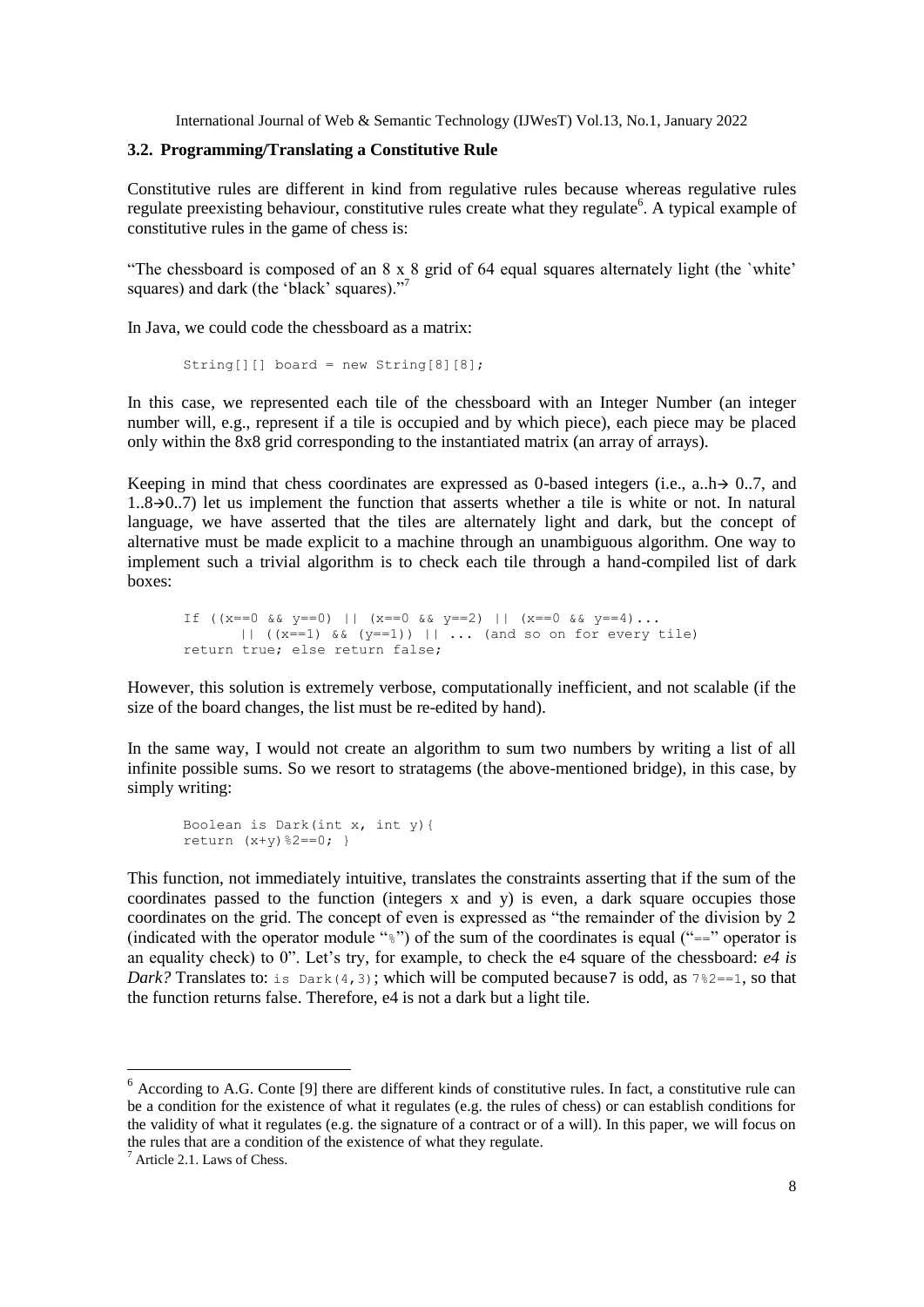As you can see, in order to translate in code a constitutive rule, we were forced to find an alternative way to represent the rule, still in near natural language but subject to the constraints of semantic correctness and computational efficiency.

From a semiotic point of view, these rules build the meaning of the specific term. For instance, an example of a constitutive rule is the following:

"A bishop moves any number of vacant squares diagonally as many open squares as you like. The Bishop must remain on the same color square as it started the game on."

We cannot say "this is a bishop, and it (may) move(s) diagonally" because there is no bishop before the "moves diagonally" rule.

Here also, the programmer could list the possible combinations of the moves of the chess pieces on the chessboard, but this would make the software particularly inefficient. The programmer must take into account one of the most important characteristics of the eidetic constitutive rules: the eidetic constitutive rules can not be violated. If one does not act in accordance with the constitutive rules, one can perform an act, even one with meaning, but it is in any case different from the activity whose concept is constituted by the rules $8$ .

From a software point of view, a way to obligate this behaviour is to check the old and the new position of the instance of a bishop on the chessboard, i.e., given a 8x8 chessboard represented with the same matrix we used earlier, we can implement the check of a legal bishop move as follows:

> if (  $(math.abs(bishop.old y - bishop.new y))$  !=  $(\text{math,abs}(bishop.old x - bishop.new x)) )$ throw new InvalidPositionException();

Where  $\text{match}$ ,  $\text{abs}(...)$  is a call to a math library function that returns the absolute value of the arguments passed inside the parenthesis, and the != operator means "is different from". In fact, if the absolute differences (unsigned) of the x and y coordinates of the previous and current positions are not equals, the bishop didn"t move diagonally. So an exception must be thrown, or, as usually happens in a software chessboard, the move is not allowed at all<sup>9</sup>, which is translated in the interface as the impossibility to move the bishop on that target tile. This rule is part of the definition of the object called bishop.

Without this rule, the bishop would be unthinkable as bishop, and it would not be a bishop.

1

In addition to this, in programming languages such as Java, the creation of objects corresponding to instantiating a class, is logically analogous to a constitutive eidetic rule. This is a kind of rule that can not be violated. It would "not compile", i.e., the program could not be

 ${}^{8}$ In the final chapter of the novel, "The Man Who Watched the Trains Go By" Georges Simenon describes an interesting exemplification of what this means. The protagonist of the novel, Popinga, is finally defeated and put in a mental institution. During a game of chess in the asylum garden, he takes the queen off the board and drops it into a cup of coffee. This episode is mentioned by the narrator to show Popinga insanity, since he is not making just an odd violation of a rule, he is out of the game like he is out of the society, he stopped playing chess when he made an impossible move (dropping the queen in a cup is, in fact, not a legal move).

<sup>&</sup>lt;sup>9</sup>Please note that for sake of simplicity checks about the chessboard boundaries or blocking pieces on the bishop trajectory are omitted in this example.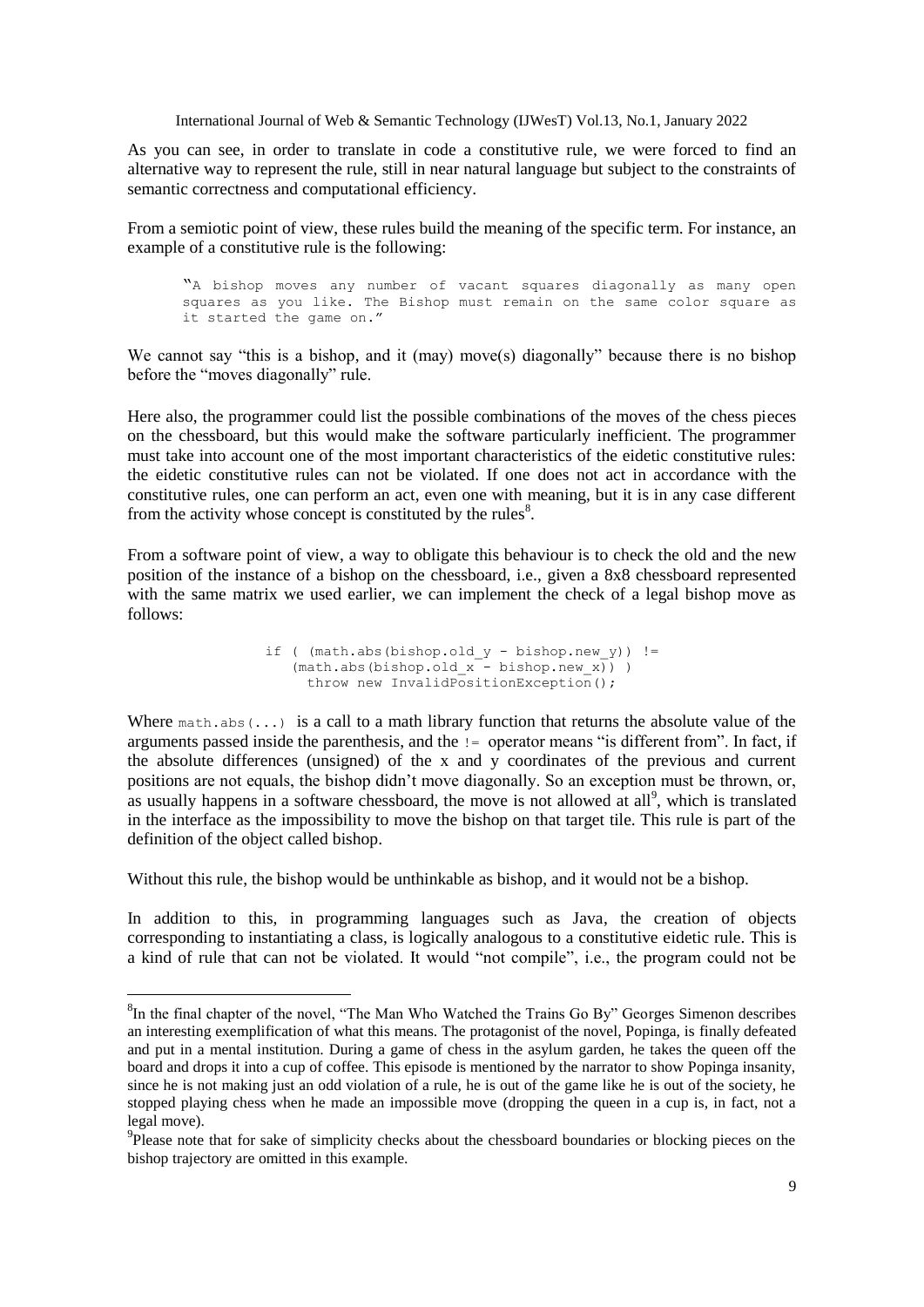translated into bitcode. It is quite evident in online chess that I can move the bishop only in accordance with the constitutive rule. If you "do not follow" these rules in a physical chessboard and move random chess pieces, you are not violating any rule; you are simply "not playing chess".

It is interesting to note that in an online game web platform, constitutive rules are usually implemented server side i.e., the backend implements the logic which will be made accessible via an Application Programming Interface (API) for display on any device that implements the interface (frontend).

Given their structure, digital systems allow the creation of constitutive rules from scratch in a very simple way. For example, many chess platforms provide small variations on conventional rules, creating new game scenarios such as the Fischer random chess, also known as Chess960, the Atomic Chess, the King Race, and so on. This happens in DomoBuilder too, where the programmer not only sets instructions to the machine but also creates new simplified semantic entities in order to produce a representation of the world understandable to the machine that has a logical form extremely similar to the one proposed by Searle for constitutive rules. Starting from these new semantic entities, a new set of regulative rules allows to obtain a new application behaviour given the same components.

# **4. CONCLUSIONS**

To date, some programming languages that translate normative utterances (such as contractual clauses) are developed to produce immediate legal effects (e.g., a money transfer in a smart contract) and did not distinguish between violable regulative and inviolable constitutive rules. However, this distinction is part of the social reality.

We tried to outline the limits and potential of this approach, starting from extremely simple examples that are not strictly legal, but which take account of the typological diversity that exists between the norms. It will be desirable to verify the applicability of such strategies to the legal field in the future.

Norms can be expressed both in natural language and formal language. One of the debated problems in deontics consists in finding a semantic that combines constitutive rules and regulative rules. In this paper, we focused on a subclass of formal language, programming language showing that in imperative OOP programming languages, it is possible to translate both constitutive rules and regulative rules. Moreover, the combination between constitutive rules and regulative rules is not only possible, but it is sometimes the optimal solution to implement a system. Likely, an inflexible prescriptivist, a person that thinks that rules are only regulative and there is nothing in the world such as constitutive rules, would be a bad programmer. The activity of a programmer is mainly focused on rules. The programmer is indeed an emblematic example of a subject that creates to rule [10] precisely, she/he often creates new forms of action through constitutive rules. The programmer not only sets instructions to the machine but also creates a representation of the world understandable to the machine. To do so, he creates new simplified semantic entities that have a logical form extremely similar to the one proposed by Searle for constitutive rules. However, these rules operate on reality in different ways. These rules sometimes have a direct impact on an existing behaviour, but they are often a precondition for the existence of that behaviour, i.e., they establish a condition that the user or the programmer has to satisfy in order to validly perform an action. It is indeed possible to conceive a more articulate typology of (constitutive) rules, and in this sense, some interesting attempts have been made ([11];[12]; [13]; [14]; [15]). A future challenge for this research is to distinguish different forms